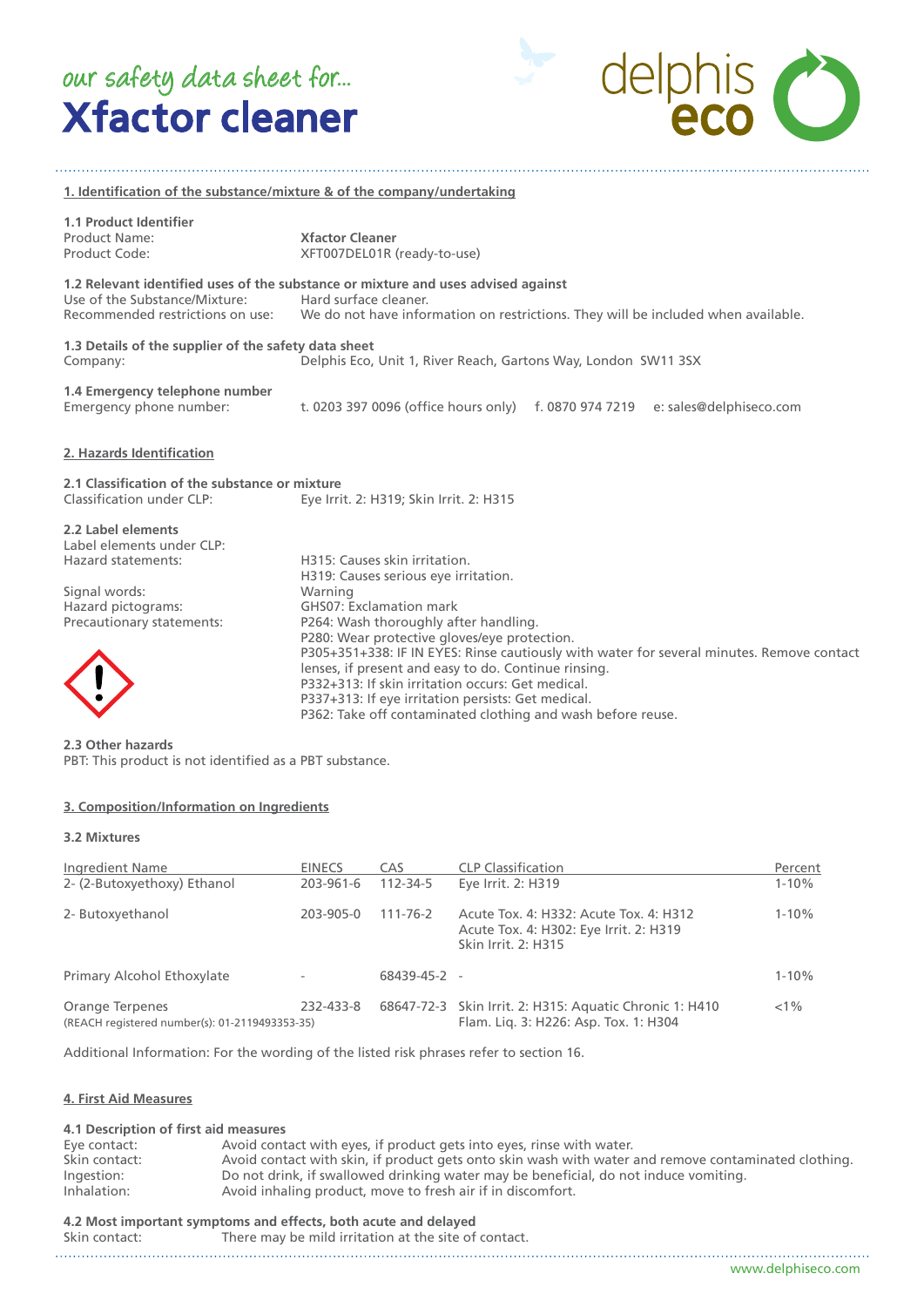## our safety data sheet for...

**Product name:** Xfactor Cleaner<br>**Product code:** XFT007DAG01R **Product code:** XFT007DAG01R<br>**Page:** 2 of 4

**Page:** 2 of 4



Eye contact: There may be irritation and redness. Ingestion: There may be irritation of the throat.<br>Inhalation: No symptoms. No symptoms.

**4.3 Indication of any immediate medical attention and special treatment needed** Immediate / special treatment: Not applicable.

#### **5. Fire Fighting Measures**

#### **5.1 Extinguishing media**

Extinguishing media: Suitable extinguishing media for the surrounding fire should be used. Use water spray to cool containers.

#### **5.2 Special hazards arising from the substance or mixture** Exposure hazards: In combustion emits toxic fumes.

#### **5.3 Advice for fire-fighters**

Advice for fire-fighters: Wear self-contained breathing apparatus. Wear protective clothing to prevent contact with skin and eyes.

#### **6. Accidental Release Measures**

#### **6.1 Personal precautions, protective equipment and emergency procedures**

Personal precautions: Refer to section 8 of SDS for personal protection details. Turn leaking containers leak-side up to prevent the escape of liquid.

#### **6.2 Environmental precautions**

Environmental precautions: Do not discharge into drains or rivers. Contain the spillage using bunding.

#### **6.3 Methods and material for containment and cleaning up**

Clean-up procedures: Absorb into dry earth or sand. Transfer to a closable, labelled salvage container for disposal by an appropriate method.

#### **6.4 Reference to other sections**

Reference to other sections: Refer to section 8 of SDS.

#### **7. Handling and Storage**

#### **7.1 Precautions for safe handling**

Handling requirements: Avoid direct contact with the substance. Ensure there is sufficient ventilation of the area. Avoid the formation or spread of mists in the air.

#### **7.2 Conditions for safe storage, including any incompatibilities**

Storage conditions: Store in cool, well ventilated area. Keep container tightly closed. Suitable packaging: Must only be kept in original packaging.

#### **7.3 Specific end use(s)**

Specific end use(s): No data available.

#### **8. Exposure Controls/Personal Protection**

**8.1 Control parameters** Hazardous ingredients:

#### 2- (2-Butoxyethoxy) Ethanol

| Workplace exposure limits: |                                                     |                      | Respirable dust |              |  |  |
|----------------------------|-----------------------------------------------------|----------------------|-----------------|--------------|--|--|
| State                      | 8 hour TWA                                          | 15 min. STEL         | 8 hour TWA      | 15 min. STEL |  |  |
| UK.                        | $67.5 \,\mathrm{mg/m}$                              | $101.2 \text{ mg/m}$ |                 |              |  |  |
| 2-Butoxyethanol            |                                                     |                      |                 |              |  |  |
|                            | Workplace exposure limits:                          |                      | Respirable dust |              |  |  |
| State                      | 8 hour TWA                                          | 15 min. STEL         | 8 hour TWA      | 15 min. STEL |  |  |
| UK.                        | 25 ppm                                              | 50 ppm               |                 |              |  |  |
| Orange Terpenes            |                                                     |                      |                 |              |  |  |
| UK.                        | $100$ ppm<br>DNEL / PNEC Values: No data available. | 150ppm 10mins        |                 |              |  |  |
|                            |                                                     |                      |                 |              |  |  |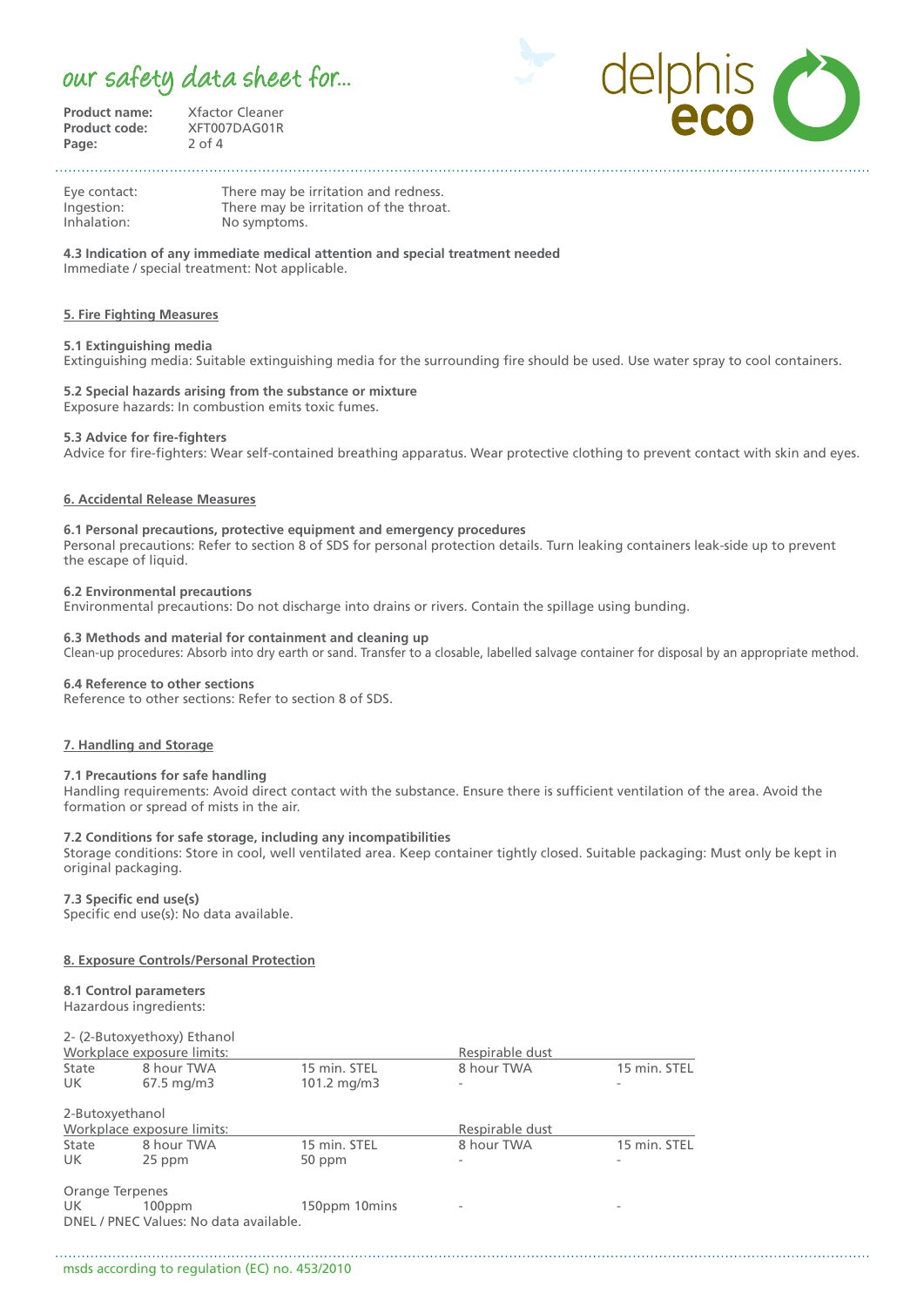### our safety data sheet for...

**Product name:** Xfactor Cleaner<br>**Product code:** XFT007DAG01R Page:

**XFT007DAG01R**<br>3 of 4



**8.2 Exposure controls**

Respiratory protection: Respiratory protection not required. However, inhalation of vapour or spray should be avoided. Hand protection: No specific hand protection required, but skin protection is advisable to prevent removal of natural oils. Eye protection: No specific eye protection required during normal use. However, eye contact should be avoided.<br>Skin protection: Wear appropriate clothing to prevent repeated or prolonged skin contact. Wear appropriate clothing to prevent repeated or prolonged skin contact.

#### **9. Physical and Chemical Properties**

#### **9.1 Information on basic physical and chemical properties**

| Appearance:             | Liquid                         |
|-------------------------|--------------------------------|
| Colour:                 | Orange                         |
| Odour:                  | Characteristic odour           |
| Oxidising:              | Non-oxidising (by EC criteria) |
| Solubility in water:    | Soluble                        |
| Viscosity:              | Non-viscous                    |
| Boiling point/range °C: | 100                            |
| Flash point °C:         | >70                            |
| pH:                     | $11 - 12$                      |
|                         |                                |

#### **9.2 Other information**

Other information: No data available.

#### **10. Stability and Reactivity**

#### **10.1 Reactivity**

Reactivity: Stable under recommended transport or storage conditions.

#### **10.2 Chemical stability**

Chemical stability: Stable under normal conditions.

#### **10.3 Possibility of hazardous reactions**

Hazardous reactions: Hazardous reactions will not occur under normal transport or storage conditions. Decomposition may occur on exposure to conditions or materials listed below.

### **10.4 Conditions to avoid**

Conditions to avoid: Heat.

#### **10.5 Incompatible materials**

Materials to avoid: Strong oxidising agents. Strong acids.

#### **10.6 Hazardous decomposition products**

Haz. decomp. products: In combustion emits toxic fumes.

#### **11. Toxicological Information**

#### **11.1 Information on toxicological effects**

Hazardous ingredients:

| 2-(2-Butoxyethoxy) Ethanol |            |      |           |       |  |
|----------------------------|------------|------|-----------|-------|--|
| ORL                        | <b>MUS</b> | LD50 | 6050      | mg/kg |  |
| ORL                        | RAT        | LD50 | 4500      | mg/kg |  |
| 2-Butoxyethanol            |            |      |           |       |  |
| <b>IVN</b>                 | RAT        | LD50 | 307       | mg/kg |  |
| ORL                        | <b>MUS</b> | LD50 | 1230      | mg/kg |  |
| ORL                        | RAT        | LD50 | 470       | mg/kg |  |
| Primary Alcohol Ethoxylate |            |      |           |       |  |
| ORL                        | RAT        | LD50 | >200<2000 | ma/ka |  |
| Orange Terpenes            |            |      |           |       |  |
| ORL                        | RAT        | LD50 | 4400      | mg/kg |  |
| <b>SKN</b>                 | <b>RBT</b> | LD50 | >2000     | mg/kg |  |
|                            |            |      |           |       |  |

Toxicity values: No data available.

#### **11.2 Symptoms / routes of exposure** Skin contact: There may be mild irritation at the site of contact.

www.delphiseco.com